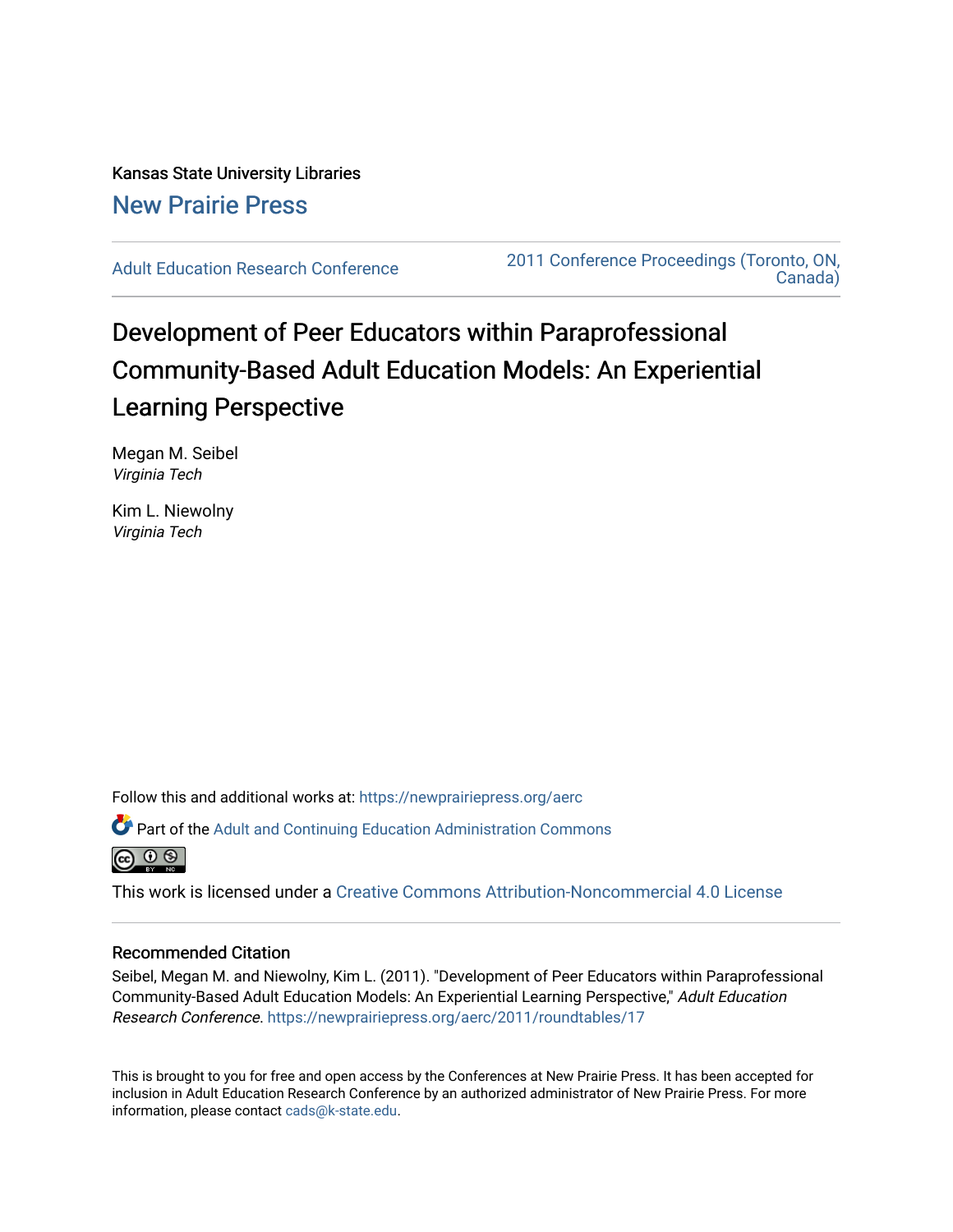# **Development of Peer Educators within Paraprofessional Community-Based Adult Education Models: An Experiential Learning Perspective**

Megan M. Seibel & Kim L. Niewolny Virginia Tech

Keywords: peer educator, community-based, experiential learning, reflection

**Abstract**: In community-based peer education models, it is necessary to understand the relationship between learning, context and paraprofessional identity construction. Social relations are important in community education program implementation (Merriam, Caffarella, & Baumgartner, 2007); impacting power structure within communities and organizations (Cervero & Wilson, 1994, 2006). Drawing upon a current research project of community-based nutrition education, we explore the conceptual and practical role of *experience* in paraprofessional educator models and focus on the situated, contextual experiences of paraprofessionals in the communities they work and live as unique, challenging, and potentially positive for learning outcomes.

#### **Background and Justification**

Literature regarding the development and use of paraprofessional models is sporadic and often centered on pragmatic impacts (Miller & Shinn, 2005). Paraprofessional community-based nutrition education models result from a 1968 federal mandate adopted throughout the United States (Vines & Anderson, 1976) and the historical context of paraprofessional nutrition education has been documented (Willis, Montgomery, & Blake, 2008). The United States Cooperative Extension System has traditionally implemented research-to-practice models of community-based education. In recent years, however, literature has focused on communitycentered models to "enable communities to use evidence-based interventions more effectively and efficiently" (Wandersman, 2003, p. 227). These approaches allow for effective examples of peer education in adult learning (Miller & Shinn, 2005). Paraprofessional community-based educators have an opportunity to contribute to the behavior and knowledge of clients served by peer educator models.

Yet nutrition and health program literature lacks an appropriate theoretical model depicting what the paraprofessional *experience* is and its contribution to paraprofessional peer educator development. This research of paraprofessional peer educator experience in a community-based education program focuses on the notions of identity, social context, and reflective practice. Here, identity encompasses the understanding and development of who the paraprofessional is as a socially mediated individual (peer educator) (Holland & Lave, 2001; Sfard & Prusak, 2005). Concepts derived from identity development in workplace as social context (Chappell, Rhodes, Solomon, Tennant, & Yates, 2003), including social and cultural norms that contribute to identity development (Hayes, 2000) are drawn upon, allowing a focus on the role of gender and positionality in educator-client relationships (Lather, 1991; Tisdell, 2000). Reflection-in-Action (Schön, 1983), narration of self and experience (Foucault, 1980; Droegkamp & Taylor, 1995), and aspects of experiential learning (Fenwick, 1999; Usher, 2009)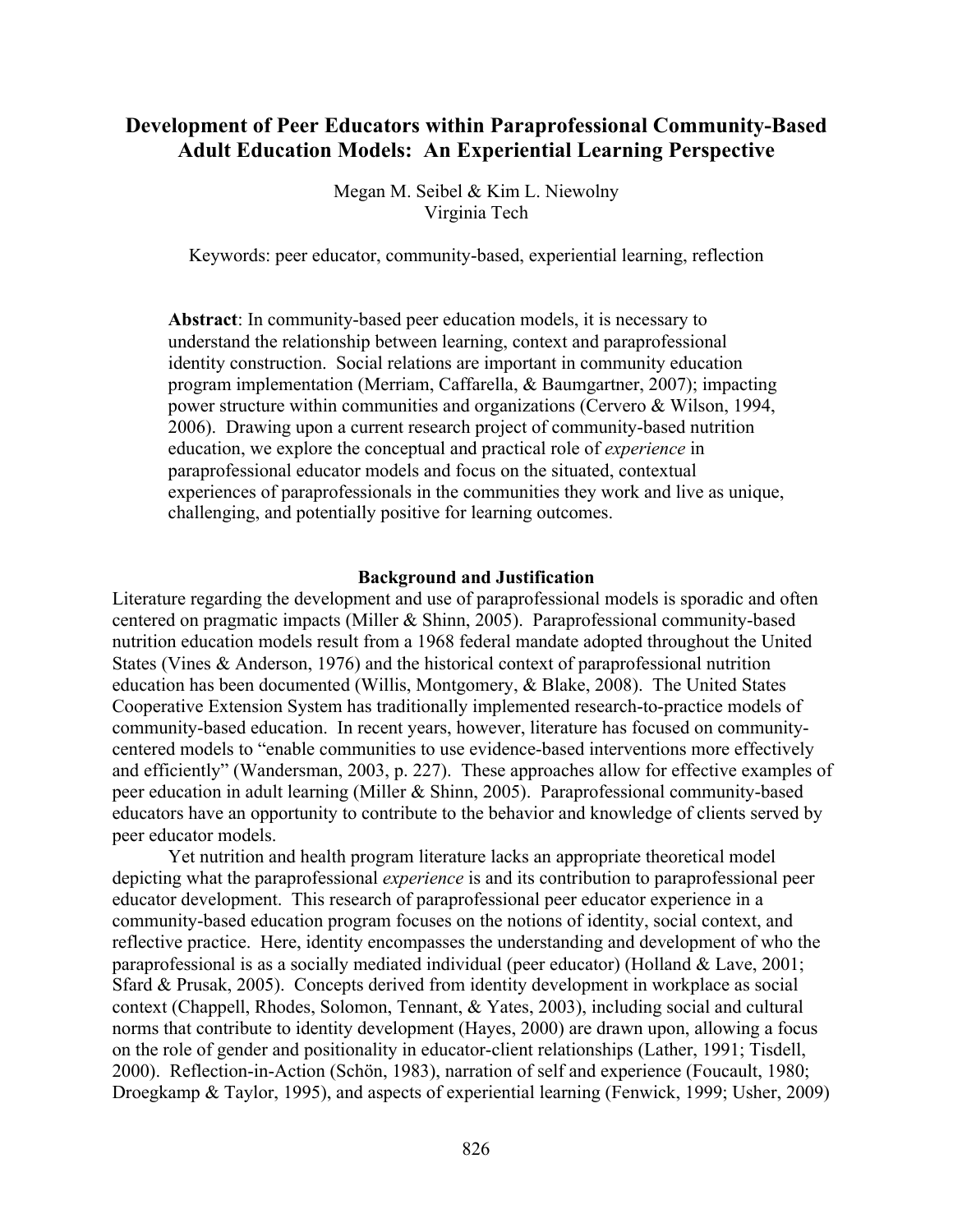contribute to the ideas of reflective practice and the connection of constructive reflection (Jordi, 2010) to social context and ideas of identity. Schön's narrative dialog of reflection (1983) may prove to be the essential missing piece in working with community educators toward successful development and autonomy. Fenwick (1999) challenges that: "alternative perspectives about the nature of human experience, and the relationships among experience, context, mind, and 'learning', raise important issues about the assumptions and values of the reflective view" (p.1).

# **Implications for Theory and Practice**

Dialogue about the role experience plays in adult peer learning settings is necessary. A paraprofessional model of non-formal community nutrition education provides a situation for looking at how educators with community-based programs may benefit from reflecting on identity formation and social context. Discussion can enhance and highlight the role of critical reflection and narration for future community-centered adult education program development.

# **References**

- Chappell, C., Rhodes, C., Solomon, N., Tennant, M., & Yates, L. (2003) *Reconstructing the lifelong learner: Pedagogy and identity in individual, organizational and social change.*  London: Routledge.
- Cervero, R.M., & Wilson. A.L. (1994). *Planning responsibly for adult education.* San Francisco: Jossey-Bass.

Cervero, R.M., & Wilson. A.L. (2006). *Working the planning table: Negotiating democratically for adult continuing, and workplace education.* San Francisco: Jossey-Bass.

- Droegkamp, J., & Taylor, K. (1995). Prior learning assessment, critical self-reflection, and reentry women's development. In K. Taylor, & C. Marienau (Eds.). *Learning environments for women's adult development: Bridges toward change.* (pp. 29-36). San Francisco: Jossey-Bass.
- Fenwick, T. (1999). *Reflection plus 4: Classifying alternate perspectives in experiential learning*. Paper presented at the Adult Education Research Conference retrieved from http://www.adulterc.org/Proceedings/1999/99fenwick.htm.
- Foucault, M. (1980). *Power/knowledge: Selected interviews and other writings 1972-1977.*  Translated by C. Gordon, L. Marshall, J. Mepham, & K. Soper. New York: Pantheon.

Hayes, E. (2000). Social contexts. In E. Hayes & D. Flannery (Eds.). *Women as learners: the significance of gender in adult learning.* (pp. 23-52). San Francisco: Jossey-Bass.

- Holland, D., & Lave, J. (Eds.). (2001). *History in person: Enduring struggles, contentious practice, and intimate identities.* (pp. 3-33). Sante Fe: School of American Research Press.
- Jordi, R. (2010). Reframing the concept of reflection: Consciousness, experiential learning, and reflection. *Adult Education Quarterly XX*(X), 1-17. Retrieved September 18, 2010, from http://aeq.sagepub.com/content/early/2010/09/22/0741713610380439